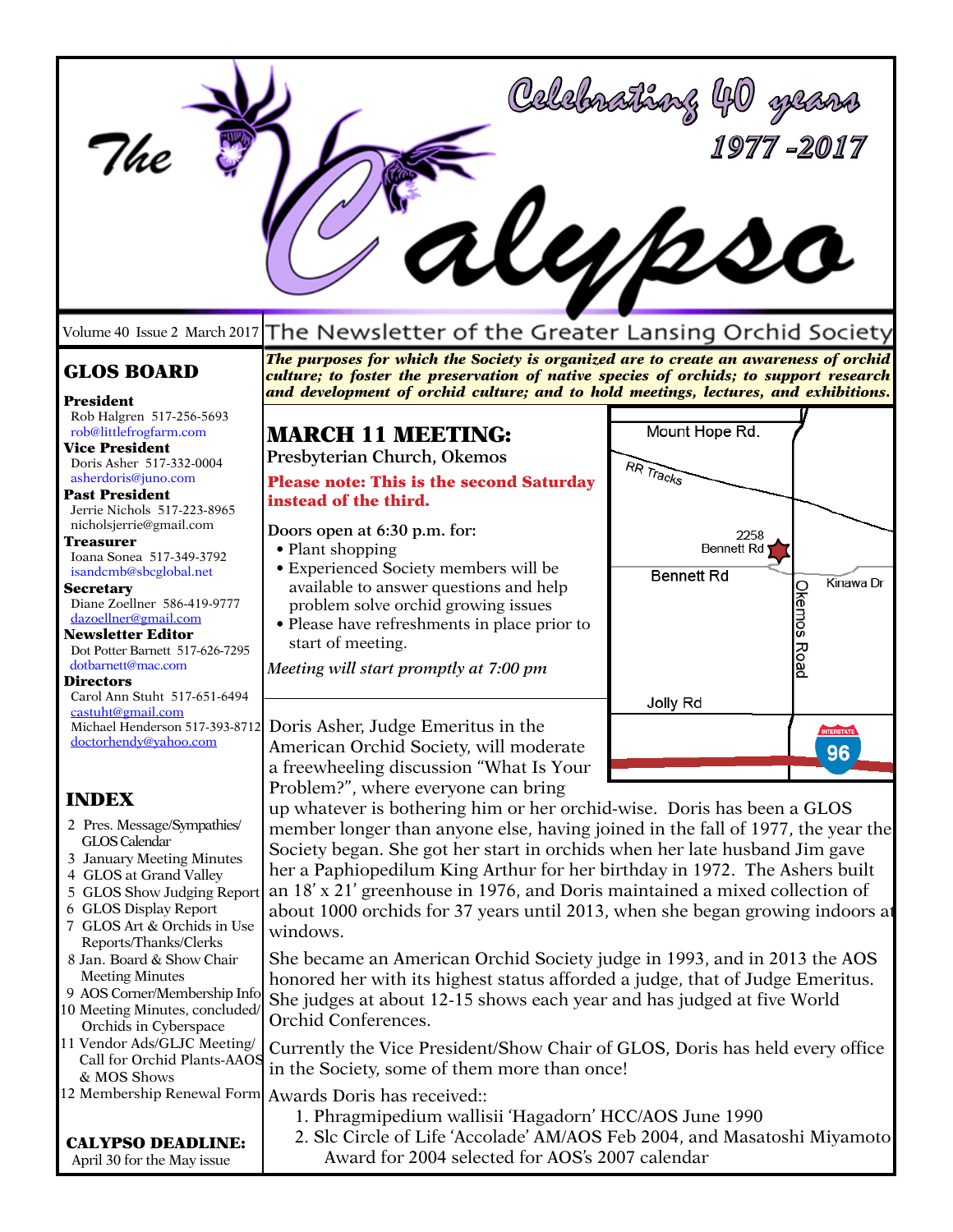#### Page 2

# PRESIDENT'S MESSAGE -- Rob Halgren

I'm writing this a day after our annual show. I was going to say February show, but as you know it was much more like March or April for most of the weekend. I'm putting in an order for nice weather again next year. To me it felt like everything ran amazingly smoothly, thank you to everyone who helped make the show a success.

My life gets complicated in the spring with several 'real jobs', but it is just the time of year when I should be paying more attention to the plants. Now that the days are getting longer and the weather warmer, consider repotting. I like to have most of my Paphs and Phrags repotted by the middle of spring. I also repot everything that is dormant before it breaks dormancy (think Catasetums and Cycnoches). Give strong consideration to repotting the plants you just purchased at the show. Commercial suppliers of orchids would prefer not to spend money on repotting, and by the time you get a plant it is usually well past due.

I can't make the next couple meetings, but I would like to welcome our new members. If you are reading one of my messages for the first time, welcome! If you are reading one of my messages for what feels like the millionth time (kind of feels like I've written that many), please take a moment to introduce yourself to the new faces you see. We were all new members at one point.

# SYMPATHY TO GEORGIAN

The Society extends heartfelt sympathy to long time member Georgian Franczk, who lost her brother recently.

# CONDOLENCES TO KITTY FILLWOCK

Our sincere condolences go out to Kitty Fillwock on the death of her husband Duane, who passed away on January 29, 2017

### SYMPATHY TO IOANA

The Society extends heartfelt sympathy to our Treasurer Ioana Sonea, who lost her father on Sunday, January 8, 2017, in Montreal.



Renie Gatny 6/19/1930 – 1/8/2017

GLOS lost a long-time member on January 8th – Renie Gatny joined the Society in November 2001 and became a life member in 2008. Year after year she underwrote a trophy for our annual Show, including our Show just concluded. Rest in peace, Renie.

◆ Thanks to Christina Gregg, Marilyn Porter, Dottie Winter, and Ioana Sonea for bringing refreshments to our January meeting. Ioana Sonea, Carol Ann Stuht and Jerrie Nichols have volunteered for the March meeting.

# GLOS CALENDAR OF EVENTS



- → March 11 GLOS General Meeting Doris Asher will coordinate a discussion on orchid growing issues.
- → March 18-19 Ann Arbor OS Show Jerrie Nichols is in charge, Carol & Ioana assisting. Please see CALL FOR PLANTS on p.11 for specifics.
- → March 25-26 Michigan OS Show Carol Ann Stuht and Diane Zoellner are in charge. Please see CALL FOR PLANTS on p.11 for specifics.

→ July 22 - GLOS Picnic

➜ February 24-25, 2018 - GLOS Orchid Show and Sale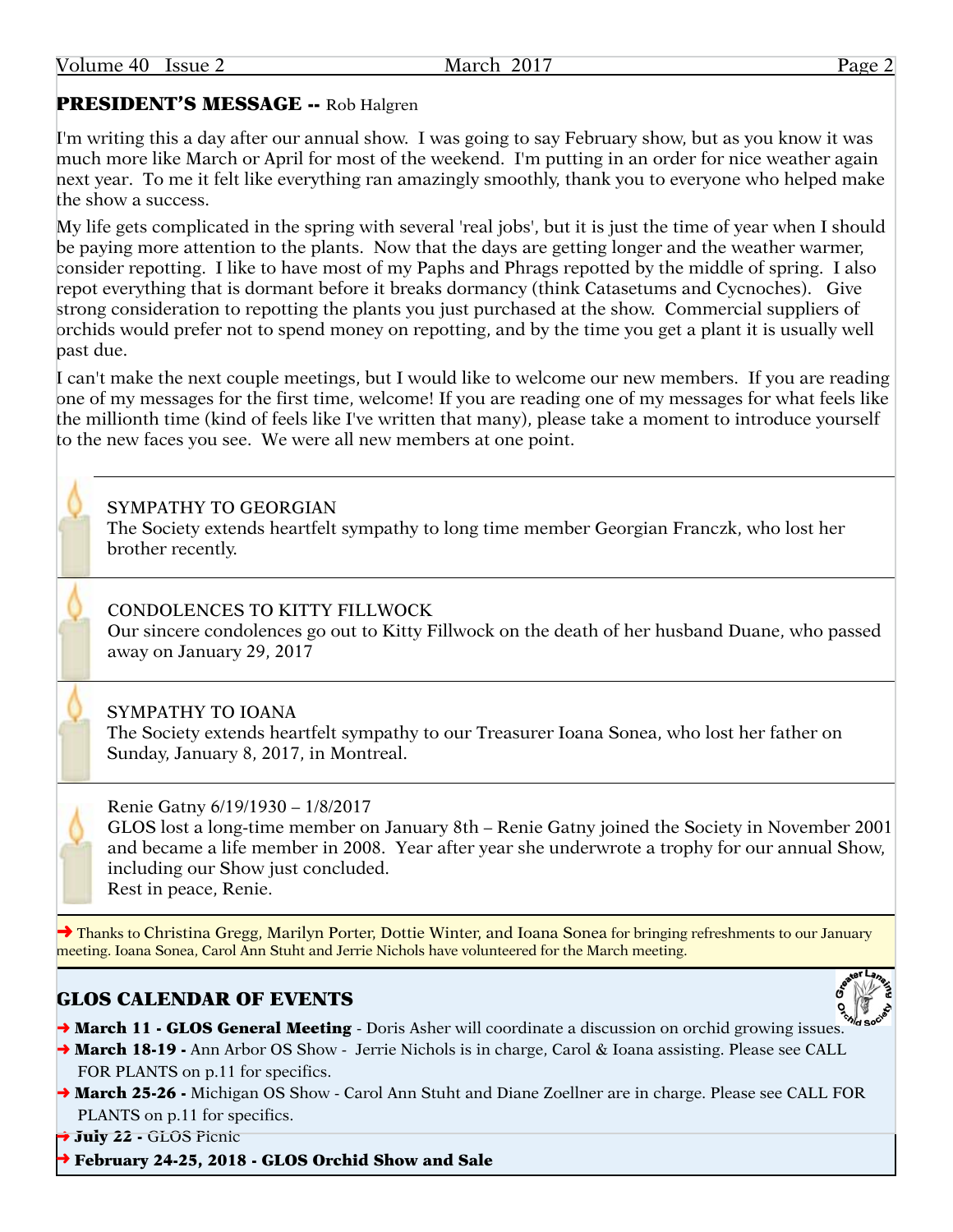#### GLOS JANUARY 21, 2017 GENERAL MEETING - Submitted by Diane Zollner, Secretary





Photos by Dot

The meeting was called to order at 7:08. Rob announced the members of the Nominating Committee and the Awards Committee. The Nominating Committee members are Mike Underwood (chair), Alex Challis, and Dawn Kittle. Members of the Award Committee are Rob Halgren (chair), Carol Ann Stuht, and Michelle Bridges.

Rob thanked Christina Gregg, Marilyn Porter, Dottie Winter, and Ioana Sonea for the delicious refreshments they provided. Thank you to Carol Ann Stuht, Jerrie Nichols and Ioana Sonea who volunteered for the March meeting. Rob also thanked Larry Watson for bringing in plants for members to purchase.

The GLOS Show is February 25th-26th. Doris Asher introduced the show planning committees which reported the following.

- 1. Art Exhibit/Competition: Carol Ann Stuht reported that 45 people have already signed up for the Art Exhibit/ Competition. There is still room for other artists.
- 2. Public Classes: Mike Underwood has speakers for all of the classes.
- 3. GLOS Exhibit: Larry and Kherwin encouraged people to participate in the GLOS exhibit by providing orchids. If possible, please have the names of the plants in by Wednesday so they can be registered and have labels made. Please have the plants in by Friday noon, if possible. If you are unable to have them at the show at this time, you can bring them to Rob's house earlier. Besides orchids, greenery is needed for the display. (Don't forget that there is an orchid foliage award given.)
- 4. Hospitality: Jerrie passed out forms for members to volunteer food. Please limit the number of crock pots because there is a limit of plug outlets. Food needs to be in the hospitality room by 5:00 for dinner at 6:00.
- 5. Information Table: Mary could use helpers at the information table, whatever amount of time you have available.
- 6. Children's Corner: Diane shared the Scavenger Hunt and prize available for children. There will be other activities for children on Saturday and Sunday.
- 7. Orchids In Use Exhibit/Competition: Marilyn Lee encouraged members to participate in this activity. She thanked Doris for the clerk she was assigned. Marilyn asked for help taking the exhibit down, and Larry volunteered.
- 8. Pete Ostlund reported that all of the vendors are returning. He has heard from all of the societies except North West Michigan.
- 9. Publicity: Pete Porciello has arranged the ads for television. There are usually 45 to 50 advertisements the week before the show.
- Larry and Kherwin will help Mike Underwood at the Meridian Mall the week end before the show. Mike also did talks at 2 plant groups.
	- There also will be orchid classes presented at Van Atta's. They are:

Saturday, February 11, 2017 at 11:00 Repotting Basics

Saturday, February 18, 2017 at 11:00 Phalaenopsis Culture

- Saturday, March 4, 2017 at 11:00 Why Won't It Bloom?
- Postcards are available to pass out or put at a business.

10. Volunteers are needed to bring plants in on Friday, and take them out at 4 on Sunday.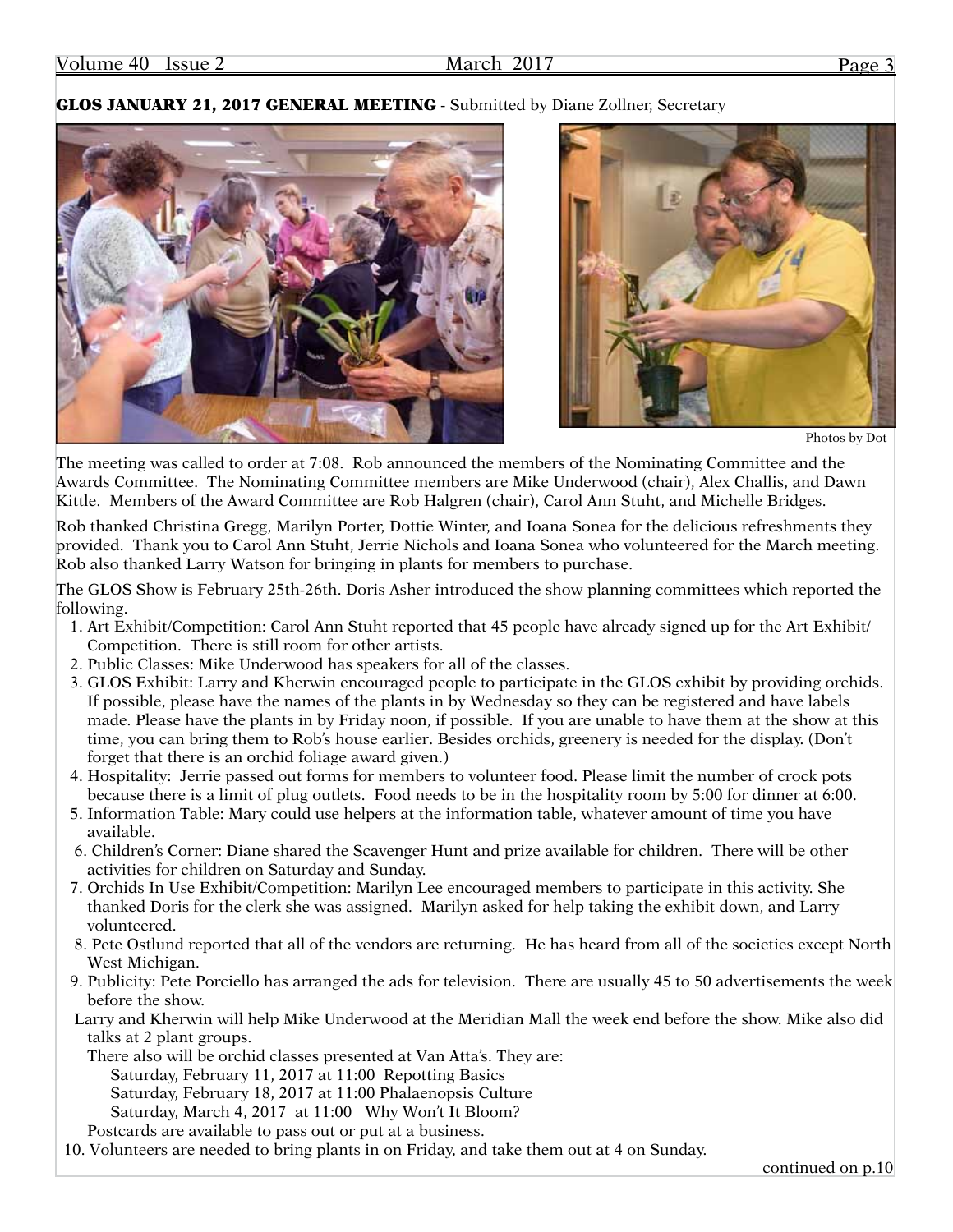March 2017 Page 4

#### REPORT: GLOS AT THE GRAND VALLEY OS SHOW - submitted by Carol Ann Stuht

The last weekend of January, 2017 found Pete Ostlund, Dot Barnett and Carol Ann Stuht setting up and taking down the GLOS display at the Grand Valley Orchid Society show at Meijer Gardens in Grand Rapids. As usual we could not count on nice weather. A big thanks to the ten society members that entrusted their lovely plants to us for the show in spite of the cold conditions.

GVOS society members were kind hosts and the show was fun, friendly and beautiful. Our display placed first in its class and received many compliments on the quality of not only the flowers but the plants themselves. Three plants were pulled for AOS judging. Pete Ostlund received two awards and Dot Barnett's plant although not awarded, received an additional ribbon for special merit. Marilyn Lee received first place ribbons for all three of her arrangements and a ribbon for special merit.

The plant awards are as follows:

| Julia Bishop         | Phal. Pink Potent                                 | 2nd                            |
|----------------------|---------------------------------------------------|--------------------------------|
|                      | Phal. Magic Art                                   | 3rd                            |
|                      | Phal. Mama Mia                                    | 3rd                            |
|                      | Den. Pink Mini                                    | 3rd                            |
| Dawn Kittle          | Phal. No Id                                       | 1st                            |
| Marilyn Lee          | Aliceara Pluto's Drummer 'Pacific Pink'           | 2nd                            |
|                      | Stenosarcos Vanguard                              | 2 <sub>nd</sub>                |
| Larry Watson         | Paph. Leaping Geraldine x Straight Flush          | 3rd                            |
|                      | Brassocattleya Glorious May                       | 1st                            |
| <b>Tammy Scherer</b> | Oncidesa Sydney Smith 'Green Monkey'              | 3rd                            |
| Carol Ann Stuht      | Paph. Delightfully Wood                           | 3rd                            |
|                      | Paph. Hawaiian Contrasts                          | 2 <sub>nd</sub>                |
| Toana Sonea          | Dendrochillum glumaceum                           | 3rd                            |
| Dot Potter Barnett   | Phrag. Wossner Supergrande                        | 1st, Special Merit             |
|                      | Paph. Stoned Berenice                             | 3rd                            |
|                      | Maxillaria variablilis                            | 2nd                            |
|                      | Den. Peter Shen                                   | 2 <sub>nd</sub>                |
| Pete Ostlund         | Cat. California Apricot x briegeri                | 1st                            |
|                      | Cat. Tokyo Magic x Circle of Life                 | 2 <sub>nd</sub>                |
|                      | Cat. Interwalker coerulea                         | 3rd                            |
|                      | Ryntonleya (Ctna, Maui Maid x Rlc Dr. Joe Walker) | 2nd, HCC 78 points             |
|                      | Rlc. Mark's Valentine                             | 2 <sub>nd</sub>                |
|                      | Paph. Norito Hasegawa                             | 1st, Paph TROPHY, AM 81 points |
|                      | Phal. amabilis x Happy Tree                       | 1st                            |
|                      | Phal. Leucorrhoda                                 | 1st                            |
|                      | Phrag. Kelly Nash                                 | 2nd                            |
|                      | Prosthechea vitelline                             | 2nd                            |



Photo credits: Above - Dot Potter Barnett; Right - Pete Ostlund

 *Congrats*

*Pete O,!*



Paph. Norito Hasegawa



Ryntonleya (Ctna, Maui Maid x Rlc Dr. Joe Walker)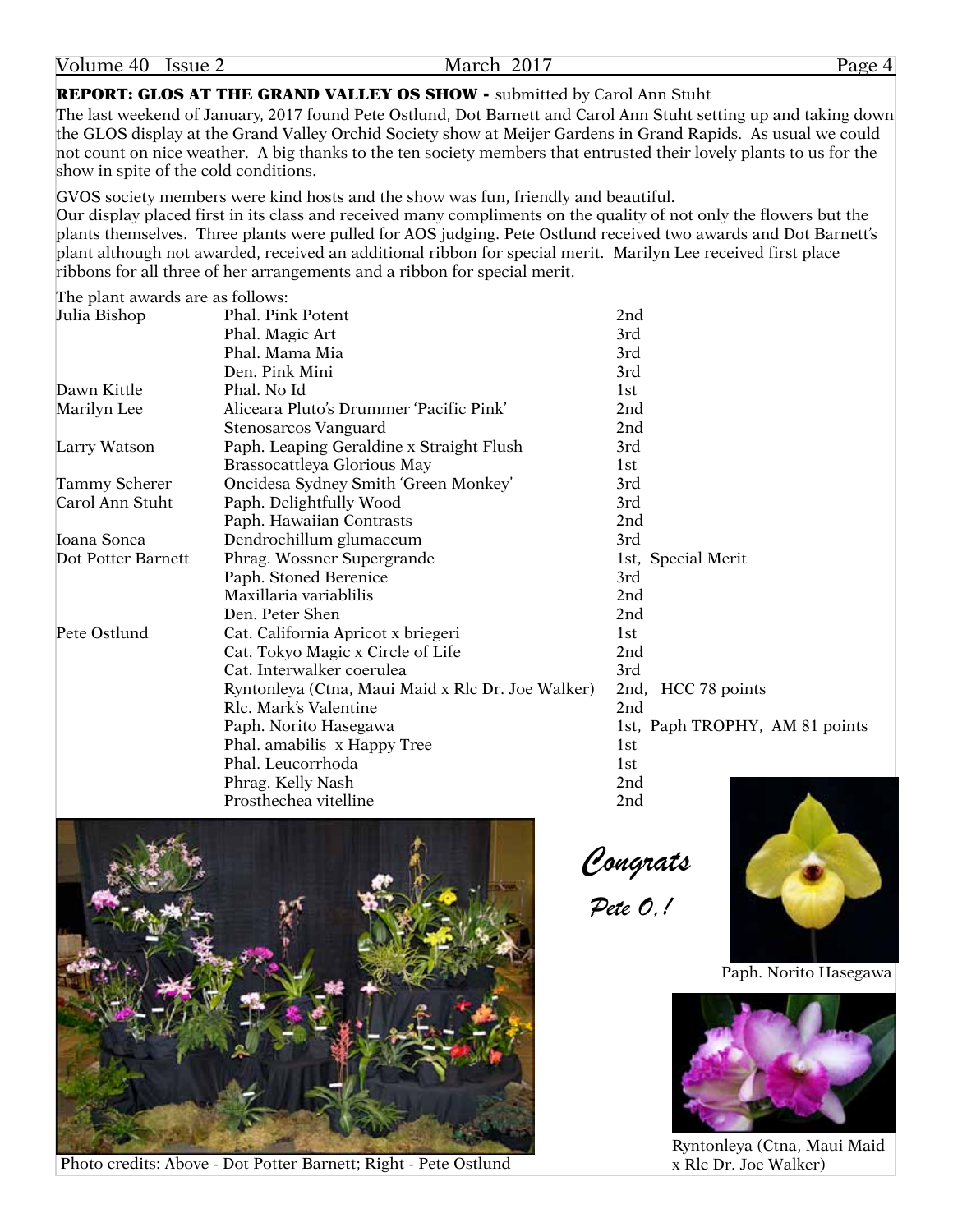#### REPORT ON JUDGING GLOS 34th CONSECUTIVE ANNUAL SHOW - submitted by Doris Asher

Visitors to our Show enjoyed 20 exhibits. 132 exhibitors entered about 546 orchids, exhibits, flower arrangements, and pieces of art. (Last year's Show had 19 exhibits, 130 exhibitors, and 519 entries.)

#### *Our trophy winners this year:*

Open exhibit: Porter's Orchids (Grand Ledge, MI)

Society exhibit: Greater Lansing Orchid Society

Amateur exhibit: Dennis Seffernick (Swanton, OH)

Cattleya alliance: Cattleya (Sophronitis) coccinea 'Scarlet Vision' (New Vision Orchids, Yorktown, IN)

Paphiopedilum: Paphiopedilum Rosy Egret 'Nancy Jeanette' HCC/AOS, CCM/AOS (appletonianum x

acmodontum) (Julie Renner, Kalamazoo-Dunes OS) – this same orchid won this trophy in 2015 and in 2016!

Paphiopedilum: Paphiopedilum Hawaiian Illusion 'Mem. Ferenc M Nagy' (Varuna x Grand Illusions) HCC/AOS (Gyorgy Nagy, Washington Township, MI)

Phalaenopsis: Phalaenopsis Minho Princess (Sun Prince x Ta Lin Freeds) 'Hilltop's Great Job' AM/AOS (Hilltop Orchids, Cloverdale, IN)

Vanda: Vanda Blaupunkt (coerulescens x falcate) (Dot Potter Barnett, GLOS)

Brassias, Miltonias: Miltonipsis Freebyrd (Lorene x Saffron Surprise) (Natt's Orchids, Naperville, IL)

Oncidium Alliance: Rodrumnia John Kelly (Rodriquezia lanceolate x Tolumnia Munequita) (Dennis Seffernick, Swanton, OH)

Cymbidium Alliance: Cymbidium Ming 'Emperor' (Oiso x Rusper) (Rollie Wilson, Saginaw Valley Orchid Society)

Dendrobium Alliance: Dendrobium Super Ise (Super Star x Ise) (Bob Hengehold, Macomb Township, MI)

- Pleurothallid Alliance: Stelis quadrifida (formerly, Pleurothallis racemiflora) (Windswept in Time, Broadview Heights, OH)
- Miscellaneous Genera: Zygopetalum Advance Australia (Titanic x Helen Ku) (Bob Hengehold, Macomb Township, MI)

Specimen Plant: Epidendrum centradenium (New Vision Orchids, Yorktown, IN) – this orchid won this trophy last year, too!

Art: Large color pencil drawing (Pat Pritchard, Michiana Orchid Society)

Photography: Color photograph of Bulbophyllum fritillariiflorum (Brittany Payeur)

Orchids in Use (Amateur): White orchid; long curly stick (Britt Simmons, East Lansing, MI)

Orchids in Use (Professional): Large swag featuring large yellow Cymbidium blossoms (Dennis Banning, Van Atta Greenhouses, MI)

Don & Kris Garling Memorial Best of Show: Epidendrum centradenium (New Vision Orchids, Yorktown, IN) AOS Show Trophy: Greater Lansing Orchid Society

AOS Silver Certificate 85 pts: Greater Lansing Orchid Society exhibit -- Kudoes to the design and setup crew!

In addition to the above trophies, the 19 judges, who judged our Show this year, selected twenty-one orchids from the Show to study further and gave American Orchid Society awards to eight of them:

- 1. Epidendrum centropetalum 'Pink Vision' CCM/AOS 88 points (New Vision Orchids, Yorktown, IN)
- 2. Paphiopedilum Crouching Tiger HCC/AOS 78 points (philippinense x Bel Royal) (Joyce and Joe Peterson, Troy, MI)
- 3. Paphiopedilum Hawaiian Illusion 'Mem. Ferenc M Nagy' (Varuna x Grand Illusions) HCC/AOS 79 points (Gyorgy Nagy, Washington Township, MI)
- 4. Paphiopedilum Rosy Egret 'Nancy Jeanette' HCC/AOS, CCM/AOS 87 points (appletonianum x acmodontum) (Julie Renner, Kalamazoo-Dunes OS)
- 5. Paphiopedilum tranlienianum AM/AOS 85 points (Orchid Inn, Ltd, Bloomington, IL)
- 6. Phalaenopsis Minho Princess 'Hilltop's Great Job' AM/AOS 83 points (Sun Prince x Ta Lin Freeds) (Hilltop Orchids, Cloverdale, IN)
- 7. Phragmipedium Giganteum 'Amazing Lexi' AM/AOS 84 points (caudatum x Grande) (Dennis Seffernick, Swanton, OH)
- 8. Zygopetalum Advance Australia x Zygocolax Gumbacha AM/AOS 82 points (provisional needs registered name) (Bob Hengehold, Macomb Township, MI)

Lynn O'Shaughnessy, who chaired judging on Saturday morning, and I want to thank the people who helped us register all of the entries and prepare the judging folders on Friday night: Georgian Franczyk, Gordon Griffin, Dave and Mary Jo Miller, and Katie Payeur. In addition, we'd like to thank all of our judges and all of our clerks who came early Saturday morning to help us with the ribbon judging as well as with the AOS judging which followed.

Thank you kindly!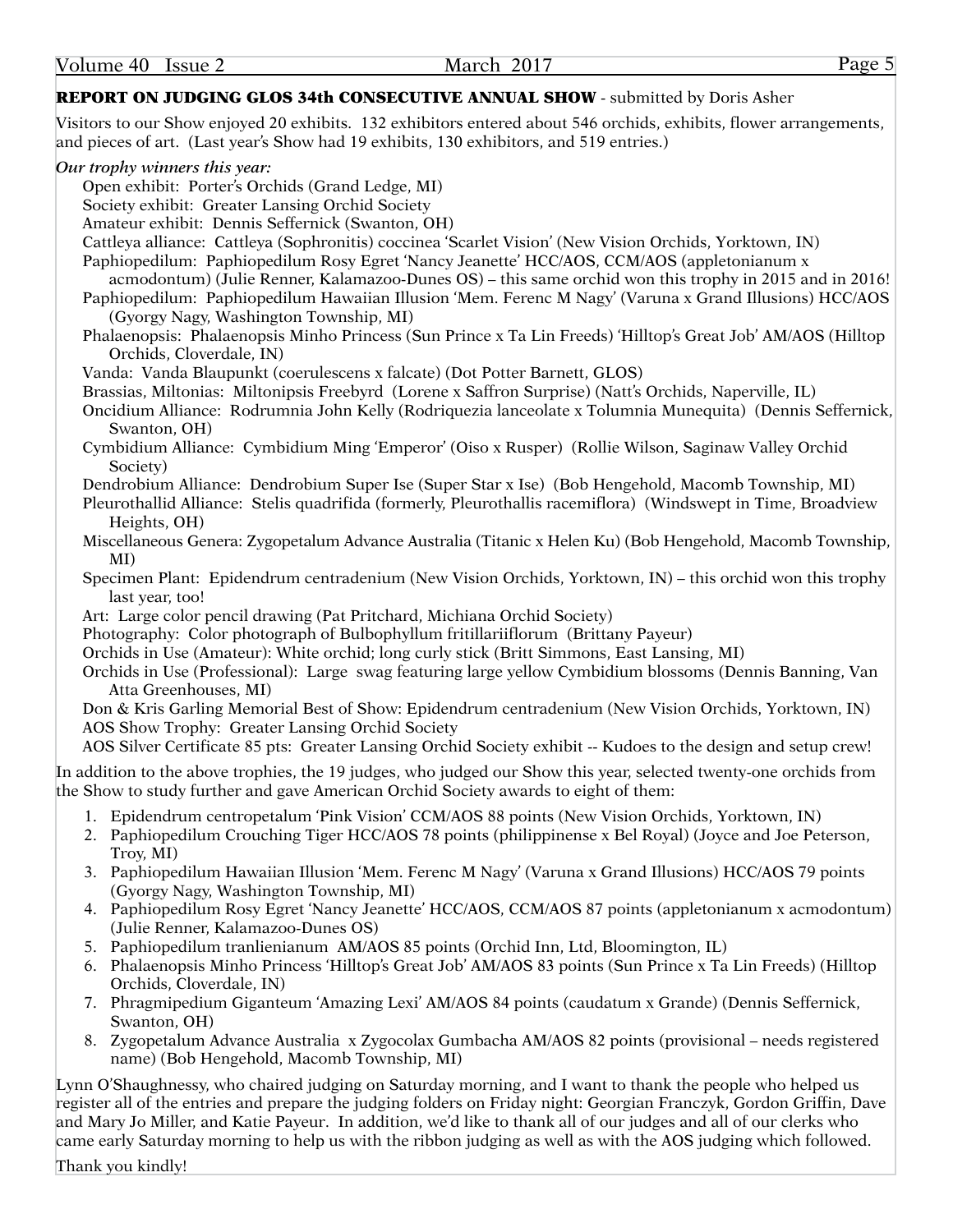## SHOW REPORT - GLOS FEBRUARY ORCHID SHOW AND SALE

| <b>Exhibitor</b>     | <b>Plant Name</b>                                            | <b>Ribbon</b>           |                            |
|----------------------|--------------------------------------------------------------|-------------------------|----------------------------|
| <b>GLOS</b>          | Display                                                      | $\overline{1}$          | 46 out of the 70 plants    |
| Dot Potter Barnett   | Epiarthron Kevin Mark Ragbir 'Paradise'                      | $\mathbf{I}$            | we had in our display      |
|                      | Caulocattleya Chantilly Lace 'Twinkle'                       | $\overline{1}$          | got some kind of           |
|                      | Paph. rothschildiana                                         | $\overline{1}$          |                            |
|                      | Paph. Fanaticum                                              | $\overline{1}$          | recognition. Almost        |
|                      | Phal. equestris                                              | 3                       | everyone who entered       |
|                      | Vanda Blaupunkt                                              | 1. Best of Class        | a plant got at least one   |
|                      | Tichoglottis pusilla                                         |                         |                            |
|                      | Dendrochilum corvallariiforme                                | $\overline{2}$          | ribbon.                    |
|                      | Paph. Chiu Hua Dancer                                        | 1. 3 First Bloom        |                            |
|                      | Paph. Chiu Hua Dancer                                        | T                       | 3 Trophies:                |
|                      | Vanda Princess Mikasa                                        | $\overline{1}$          | <b>AOS</b> Show Trophy     |
| Pete Ostlund         | Prosthechea vitellina                                        | $\overline{2}$          | Trophy for Best            |
|                      | Leptotes pohlitinocoi                                        | $\overline{2}$          | Society Exhibit            |
|                      | Cattlianthe Blazing Sun 'NN'                                 | $\overline{1}$          |                            |
|                      | C. Tokyo Life                                                | $\overline{2}$          | Trophy for Best            |
|                      | Paph. Norito Hasegawa 'Syzygy' AM/AOS                        | $\overline{\mathbf{3}}$ | Vanda Alliance             |
|                      | Phrag. Jason Fischer                                         | $\overline{2}$          | 19 Blue Ribbons            |
|                      | Phal. amabilis x Happy Tree                                  | $\overline{2}$          |                            |
|                      | Phal. FANGtastic Dottie Kone 'Puppy Love'                    | $\overline{3}$          | 14 Red Ribbons             |
|                      | Phal. Rong Guan Amah                                         | $\overline{1}$          | 13 Yellow Ribbons          |
|                      | Phal. Leucorrhoda                                            | $\overline{\mathbf{3}}$ | 1 Special Ribbon           |
|                      | Tolumnia Pink Panther                                        | $\overline{2}$          |                            |
|                      | Den. Mini Snowflake                                          | $\overline{1}$          | In addition, our           |
|                      | Mormodia (Clowesia Grace Dunn x Mormodes warscewiczii)       | $\overline{1}$          | exhibit received an        |
|                      | Clowesia Rebecca Northern 'Pink Grapetruit'                  | $\overline{2}$          |                            |
|                      | Coelogyne glandulosa                                         | $\overline{1}$          | AOS Silver Certificate.    |
| <b>Marilyn</b> Lee   | Phal. Zuma Limelight                                         | $\mathbf{1}$            | This Certificate goes      |
|                      | Rodrumnia Maple Spice                                        | Special                 | to an exhibit that         |
| <b>Bill Cadman</b>   | Paph. Nitens Ima. album                                      | $\overline{2}$          | scores between 85 and      |
| <b>Sharon Alden</b>  | Soph. coccinea                                               | $\overline{3}$          |                            |
| <b>Carol Stuht</b>   | Paph. California 'Big Bear' x Taisuco America's Plum 'Fancy' | $\overline{2}$          | 89 on a scale of 0 to 100. |
|                      | Paph. Delightfully Wood                                      | $\overline{3}$          |                            |
|                      | Cym. Red Beauty 'Evening Star'                               | $\overline{\mathbf{3}}$ | If, when scored for the    |
| <b>Tammy Scherer</b> | Den. spectabile                                              | $\overline{2}$          | AOS Show Trophy,           |
| Larry / Kherwin      | Epi Miracle Valley 'Nodeshika'                               | $\overline{\mathbf{3}}$ | an exhibit scores          |
|                      | Paph. Leaping Geraldine x Straight Flash                     | $\overline{\mathbf{3}}$ | between 90 and 100,        |
|                      | Phal. Golden Peoker x Berbara Moler                          | $\overline{2}$          |                            |
|                      | Phal. Gaucho                                                 | $\overline{2}$          | it earns an AOS Gold       |
| Ioana Sonea          | <b>NoID Phal</b>                                             | $\overline{3}$          | Certificate. The Silver    |
|                      | Phal. Baldan's Kaleidoscope 'Golden Treasure'                | $\overline{1}$          | Certificate is an official |
|                      | <b>NoID Phal</b>                                             | $\overline{1}$          |                            |
| Julie Bishop         | Epc. Carol's Wood's Suncoast                                 | $\overline{3}$          | AOS award just like        |
|                      | Onc. Fritz Jewett                                            | $\overline{2}$          | an AM. "General            |
|                      | Cym. Lemon Sue Sherbet                                       | $\overline{1}$          | arrangement" can           |
|                      | Cym. Sweetheart 'Spring Pearl'                               | $\overline{\mathbf{3}}$ |                            |
|                      | Den. Enovi Purple 'Splash' AM/AOS                            | T                       | earn up to 35 points;      |
|                      |                                                              |                         | "quality of flowers" up    |



Larry Watson and Kherwin Cheng Chua designed the display, with Pete Ostlund and Dot Potter Barnett assisting. This was Larry & Kherwin's first independent display, and they deserve special kudos!

to 35 points; "variety" 20 points; labeling 10

points.

Thanks to everyone who participated. GLOS ROCKS!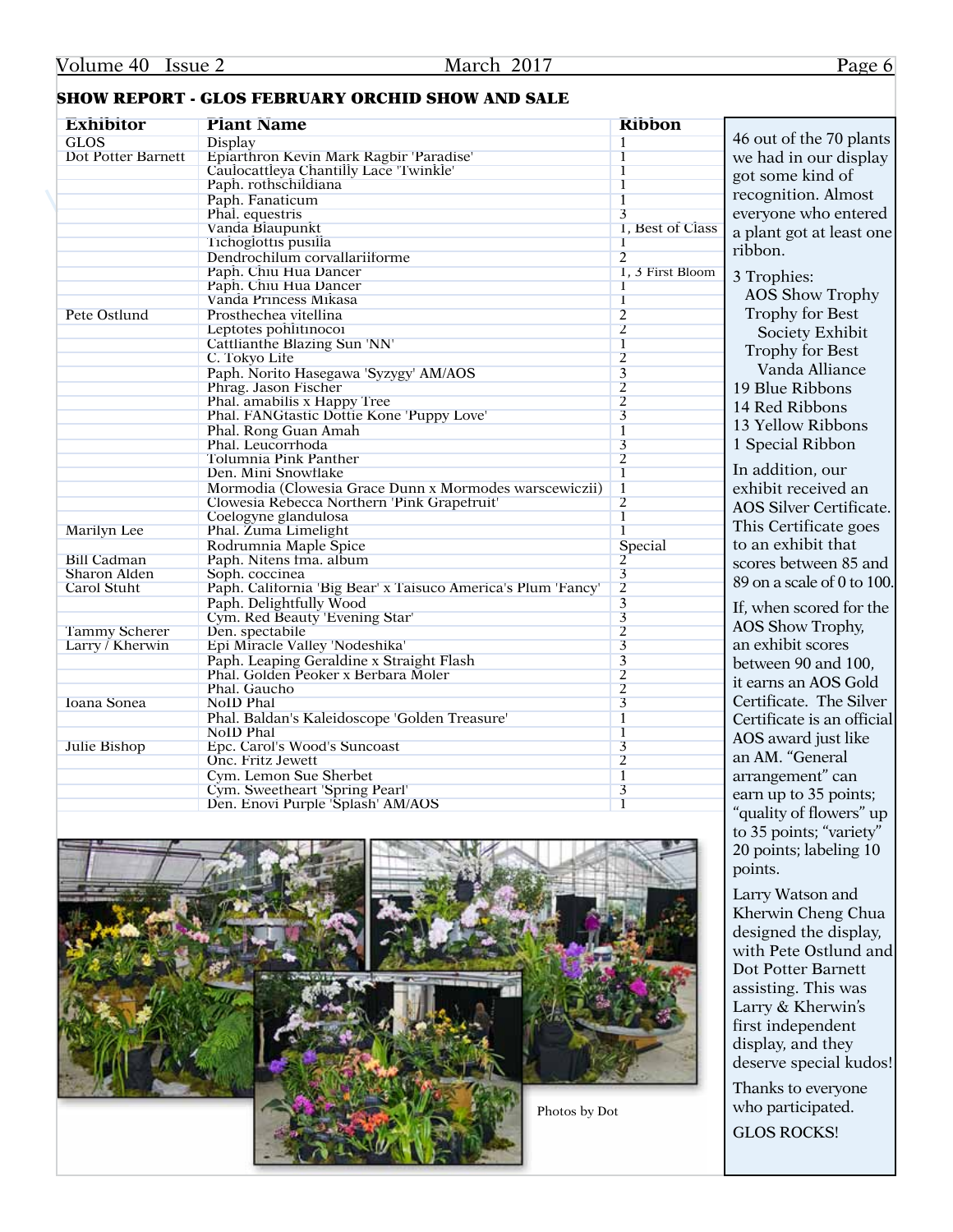#### FROM YOUR SHOW CHAIR - Doris Asher

I want to thank all of you who contributed to our recent Orchid Show! What a big job! And what a nice event we put on for the public! Whether you clerked or brought in food or judged or chaired a portion of the Show or helped with Thursday night setup or Sunday night takedown or helped exhibitors unload or gave money toward the expenses or taught a class or helped staff our Information Table or provided orchids for our exhibit – however you helped, every piece was important, and I thank you for what you did on behalf of the Show!

A project as massive as this does not happen without a lot of helping hands. Thank you for lending the Society your helping hands!

#### 2017 GLOS ART SECTION REPORT - submitted by Carol Ann Stuht

Wow!! What a terrific hallway we set up this year. Sixty-seven pieces of art and photography (a record number) from 41 exhibitors were entered and on display

The trophy for Photography, Class 104A and Class104B went to Brittany Payeur for the wonderful color photo of Bulbophyllum fritallariiflorum.

The trophy for Art, Class 103 and Class 105 went to Pat Pritchard. She entered a large color pencil painting of a group of beautifully detailed red, and pink and white orchids.

If you did not see these trophy winners and all the other fine entries, you really missed a treat.

Thank you to everyone that gave me a helping hand, especially Bobbi Kilty who helped set up and take down the display and Lynn O'Shaughnessy for the loan of her sturdy back drop stands. Thank you GLOS for purchasing the grid display stand we used for the first time this year.

Carol Ann Stuht, Art Section Chairperson

#### GLOS ORCHIDS-IN-USE 2017 SHOW REPORT - submitted by Marilyn Lee

After an initial "stormy" set-up where rain poured down from the glass ceiling in the Hall to the MSU Head House, four eight foot tables were prepared for Friday afternoon floral design entries. Seventeen enthusiastic designers, two new to our show, entered 40 separate designs. Two local professional florists participated. The large number of entries was because two non-GLOS orchid growers contributed a large number of cymbidium flowers. The available flowers also encouraged the two new non-orchid growers to exhibit. Much needed help with entry registration was provided by a garden club member. The lovely displays of art and floral design in the Hall were much appreciated by the viewing public.

#### THANK YOU, CLERKS - submitted by Doris Asher, Show Chair

The Society issues a hearty "thank you" to members and other friends who volunteered to clerk at the Show. Clerks assist the judging teams in finding the plants entered in the class, preparing the ribbons for the winning entries, placing the ribbons on the winners, and recording the winners in the Society's official record. They began on Saturday morning, February 25th, at 7:30 a.m. with a light breakfast and worked until ribbon judging was concluded, about  $11:00$  a.m.

Judging Chair Lynn O'Shaughnessy assigned the 19 judges into seven teams. She tapped Jack Shumaker and Mike Underwood to enable us to have the seven teams. We were very pleased to have judges from the Mid-America (St Louis) and the Cincinnati Judging Centers working with us this year. All judges and clerks were invited to be the Society's guests at the Judges' Luncheon held at the Show.

The following individuals clerked at our 33rd consecutive orchid show:

Leslie Behm, Dea Bishop, Michele Bridges, Michael Bukala, Bill Cadman, Kherwin Cheng Chua, Jim Churn, Jerri Goebel, Norm Goebel, Mary Henman (Photography), Dawn Kittle, Deb Longworth (Orchids in Use), Ann McConnelee, Pete Ostlund, Tammy Scherer, Jack Shumaker (lay judge), Ioana Sonea, Carol Ann Stuht (Art), Fred Swartz, Becky Thayer, Emily Tseng, Mike Underwood (lay judge), Larry Watson Jr, Gus Wehrly, Joan Witter

#### REMINDER: WEAR YOUR NAME TAG TO OUR MARCH MEETING – GET AN EXTRA RAFFLE TICKET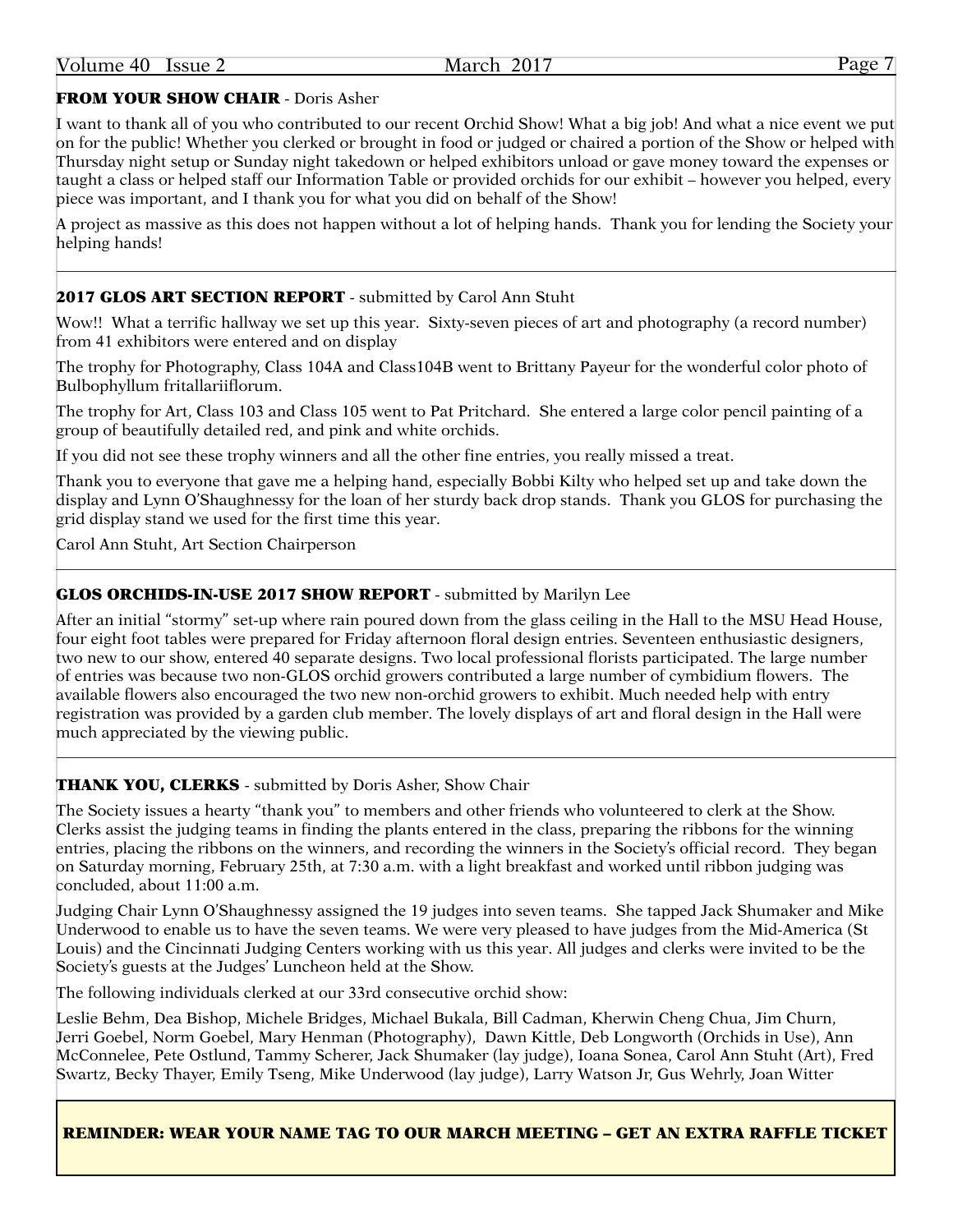#### March 2017 Page 8

#### GLOS BOARD/SHOW PLANNING COMMITTEE MEETING, February 6, 2017- submitted by Diana Zollner

Officers and Orchid Show Chairs met at Diane Zoellner's house for the final meeting before the GLOS Orchid Show. Members present were Rob Halgren, Doris Asher, Jerrie Nichols,Carol Ann Stuht, Ioana Sonea, Diane Zoellner, Larry Watson, Marilyn Lee, and Pete Ostlund.

Show planning was discussed first. The reports are as follows:

- 1 Carol Ann reported that everything was ready for the Art Exhibit /Competition.
- 2 Doris reported that Mike Underwood has classes ready for the public. On Saturday the Perry Garden Club is bringing 15 seniors to enjoy the classes and show. Room A186 is available for anyone needing to rest as are benches set up around the show.
- 3 The GLOS Orchid Show will be well publicized in a variety of venues. Dot ordered more postcards. Mike Underwood, Kherwin Cheng Chua, and Larry Watson will represent the show at the Meridian Mall Farmer's Market on Saturday, February 18th. Jerrie Nichols will do an orchid presentation at the Okemos Public Library on Tuesday, February 21st. There will be a phalaenopsis class at Van Atta's. Doris will contact the Lansing State Journal and the Towne Courier. Dot will contact the City Pulse, the Capital Area Women's Lifestyle Magazine, and the East Lansing Online News. Rob put the show on WKAR's calendar and put it online as a facebook event. Jerrie reported that Pete Porciello has organized the television ads and they are ready to go.
- 4 Larry and Kherwin are in charge of the GLOS exhibit. They will use the staging stored at Doris' house. Larry will order moss for the display.
- 5 Cindy Ryan, chair of Hospitality, has ordered the same food as last year for the meals. Jerrie and Cindy have collected food donation forms from members. Pete Ostlund will bring the water and yogurt. Leslie Behm and Doris will help with the hospitality room, but more help is needed.
- 6 Mary Henman has ordered books for the Information Table. A vertical banner for AOS will be at the table. Dottie Winter will take the banner to the Ann Arbor Show.
- 7 Judging Activities and Registration are ready. Doris sent invitations to and received replies from 20 judges. Invitations were sent to 26 clerks. Georgian Franczyk and Dave Miller will help Doris with registration. All 18 of the trophies have sponsors and 17 have already been paid for.
- 8 Diane reported that the Children's Corner is ready with activities on both Saturday and Sunday. Also, an orchid scavenger hunt is available at the Information Table with a small prize for children who complete the hunt.
- 9 Ioana has met with her MSU liaison. Janitorial services will be completed daily. The tables have been ordered. Skirting will be installed with plastic clips, not staples. The classrooms we use should be free all day Friday and the rest of the week-end. Parking may be an issue. MSU is tightening up their parking policy. The show is competing for spaces with the Wharton Center's Cabaret matinee performance. There is no overnight parking. Paid parking is available at the Children's Lot and is free after 6 p.m.
- 10 Marilyn shared the beautiful brochure for the Orchids-in-Use Competition. She could use help in setting up the tables on Thursday evening.
- 11 Pete Ostlund reported that all of the vendors are returning. He shared the map of the show. North West Michigan Orchid Society is not coming to exhibit, but Three Rivers will attend.
- 12 Volunteers are needed in the following areas.

THURSDAY Set-Up: Carol and Marilyn will set up their areas. Doris will put up partitions. Jerrie will help with the skirting. Pete Ostlund will meet the table rental delivery at 5:00. Help is needed for moving materials from Doris' house, dealing with table set-up, and putting up the back drops.

FRIDAY: Help is needed to unload exhibitors and vendors. The loading dock and

usual entrance can be used. Virginia Fila and Joan Wright, both Master Gardeners, have

volunteered as has Claire Wolfington from MOS. Help is needed in the Hospitality Room.

SATURDAY: Help is needed at the Information Table. The Hospitality Room needs help throughout the day with breakfast, coffee throughout the day, catered lunch, and snacks and beverages throughout the afternoon until closing at 5 P.M.

SUNDAY: The Information Table will need help. The Hospitality Room will need help with snacks and beverages throughout the show. At 4:00, there is need of help with packing and cleaning up. At 4:00, help is needed to assist the vendors and exhibitors and to clean up after they leave.

MEMBERSHIP REPORT Doris reported that we have one new member, Abby Skinner from Haslett. She is the past president of the Ann Arbor Orchid Society. Welcome to Abby! We are sad to report that we have lost a longtime member, Renie Gatny, who died Sunday, January 8, 2017. A member since 2001, every year, including this year, she has sponsored a trophy for our show. We currently have 100 members in 87 households.

NOMINATING COMMITTEE Members of the committee are Mike Underwood (chair), Alex Challis, and Dawn Kittle. The slate will be announced at the March meeting. The election is at the May meeting. continued p.10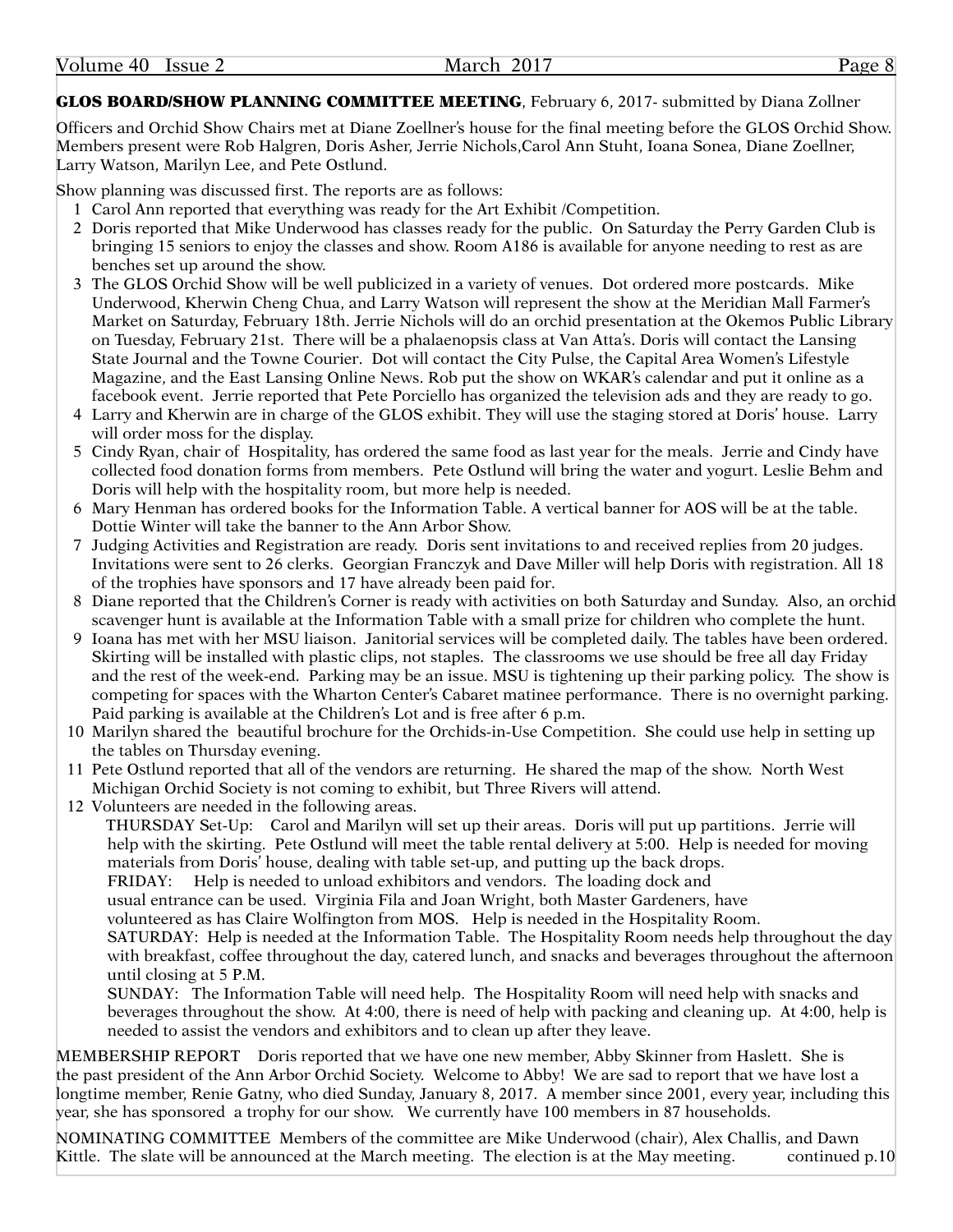| Volume 40 | Issue 2 |  |
|-----------|---------|--|
|-----------|---------|--|

Please Note: At its November 2016 meeting, the AOS Board of Trustees approved the **AOS CORNER** following changes to award and show fees:

|                       | AOS Member    | Non-Member |  |
|-----------------------|---------------|------------|--|
| Fee for AOS Award     | \$36 to $$40$ | \$60       |  |
| Show registration fee | \$50 to $$60$ |            |  |
| Show trophy fee       | \$60 to $$70$ |            |  |
|                       |               |            |  |



These changes are effective with all shows registered and awards granted after December 31, 2016.

The 2017 Spring Members Meeting is coming up soon! Join us in sunny South Florida May 17-21. The Meeting will be held in conjunction with the renowned Redland International Orchid Festival. Plus, you will have a great opportunity to visit the home of the AOS at the Fairchild Tropical Botanic Garden located in nearby Coral Gables.

In addition to traditional events like AOS Judging, the Town Hall meeting and our semi-annual auction, we will feature for your enjoyment on Thursday evening a fabulous preview event with unprecedented vendor access and pre-sales, as well as a catered dinner at the Redland International Orchid Festival. You will also be treated to a one-of-a-kind, orchid-themed art exhibit -"Orchids through the Artists' Eyes" at the beautiful Fairchild Tropical Botanic Garden, where you will be able to visit the newly completed and unique AOS library and peruse the wonderful collection of books and manuscripts from the 1800's to the present.

MEMBERSHIP YEAR DRAWS TO A CLOSE - submitted by Doris Asher, Membership Chair

Since the Society's fiscal year runs from July 1 to June 30 of each year, it is getting to be time to renew your membership by sending in your annual dues – \$8.00 for an individual plus an additional \$4.00 for each additional household member. For members who want to save significant dues over time, the Society offers a life membership for a one-time payment of \$80.00. Thirty-six people have already taken advantage of the life membership.

Please make checks payable to GLOS and send them to Treasurer Ioana Sonea, 3740 Chippendale Drive, Okemos, MI 48864. The GLOS renewal form is on the back page of this Calypso.

Thank you for sending in your dues prior to the deadline. We do not want you to miss even one issue of The Calypso. So far, 35 households (38 individuals) have already paid their dues for the coming year; we need to hear from 50 households (63 individuals) who have not yet renewed. Please consider receiving your newsletter electronically at no cost to the Society. Or, perhaps you could make a special donation to help offset the expense of photocopying and mailing – each issue costs GLOS \$1.09 to provide in hard copy for a total cost per year of \$6.54. Help the Society keep its dues low!

(Members who have already paid for the coming year have their names highlighted in yellow on the mailing label on this issue. Such members do not need to pay at this time. If you get your Calypso electronically, Dot Potter Barnett will let you know if you have already paid or if you still need to do so when she sends the newsletter to you.)

| <b>GLOS ROSTER</b> | <b>New Members -- Welcome!</b>                                                                        |                                                                                                       |
|--------------------|-------------------------------------------------------------------------------------------------------|-------------------------------------------------------------------------------------------------------|
|                    | Abigail (Abby) Skinner,<br>1619 Lake Dr Apt 1, Haslett, MI 48840.<br>skinne11@msu.edu<br>517 816 7979 | <b>Chris Swope</b><br>1402 N Genesee Dr., Lansing, MI, 48915<br>chris.swope@gmail.com<br>517 528 5307 |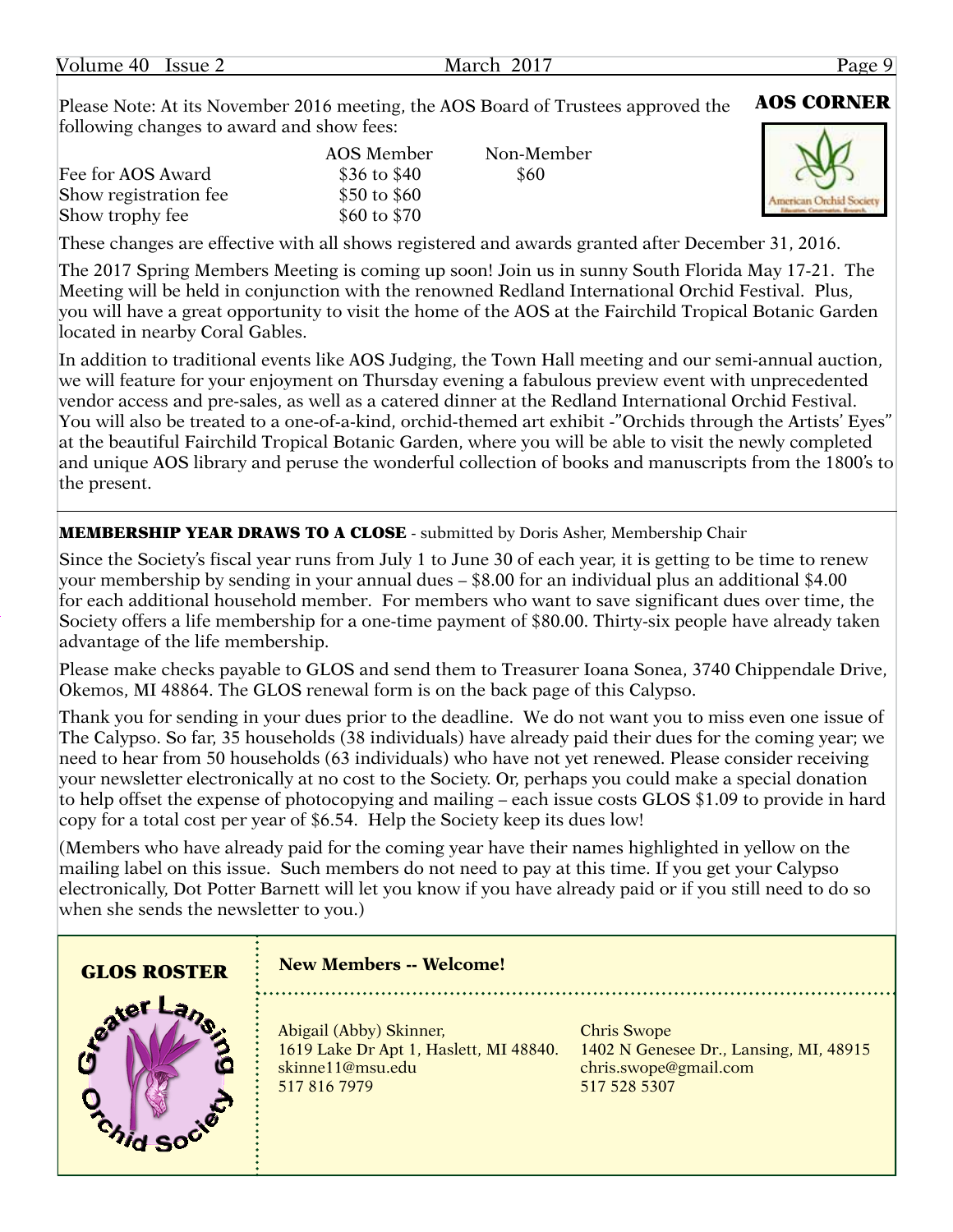#### **BOARD MEETING MINUTES**, continued from p.8

| <b>OLD BUSINESS</b>                                                                                                                                 |
|-----------------------------------------------------------------------------------------------------------------------------------------------------|
| <b>PROGRAMS</b>                                                                                                                                     |
| MARCH 11, 2017 Doris will preside and will be the "speaker" as she moderates a discussion on "What is Your                                          |
| Orchid Problem?" Attendees can ask any orchid-related question.                                                                                     |
| Dave Miller "Tolumnias: the Equitant Oncidiums"<br>APRIL 15, 2017                                                                                   |
| Speaker yet to be determined<br>MAY 20, 2017                                                                                                        |
| <b>ELECTION OF OFFICERS</b>                                                                                                                         |
| <b>ANNUAL AWARDS WINNERS</b>                                                                                                                        |
| Marks our 40th anniversary!                                                                                                                         |
| Doris cannot attend. We need someone to set up the room and transport supplies.                                                                     |
| Rob Halgren Native Orchids<br><b>JUNE 17, 2017</b>                                                                                                  |
| Saturday Picnic at the pavilion at Granger Meadows Park (There was a \$10 increase in price.)<br><b>JULY 22, 2017</b>                               |
| yet to be determined<br><b>AUGUST 19, 2017</b>                                                                                                      |
| SEPTEMBER 16, 2017<br>yet to be determined                                                                                                          |
| <b>OCTOBER 14, 2017</b><br>Special All-State Meeting with Francisco Miranda and one other speaker. We may be at a<br>new location for this meeting. |
| yet to be determined<br><b>NOVEMBER 18, 2017</b>                                                                                                    |
| <b>AWAY SHOWS</b>                                                                                                                                   |
| March 18-19, 2017 ANN ARBOR Jerrie, Ioana, and Carol Ann are setting up. The collection and preparation                                             |
| point will be at Doris' house.                                                                                                                      |
| March 25-26, 2017 MOS IN MADISON HEIGHTS Collection will be at Rob's house. Rob, Carol Ann, Jerrie, and                                             |
| Diane will prepare the orchids. Carol Ann and Diane will deliver the exhibit.                                                                       |
| November 11-12, 2017 MICHIANA SHOW                                                                                                                  |
| November 25-26, 2017 SAGINAW VALLEY SHOW                                                                                                            |
| <b>NEW BUSINESS</b>                                                                                                                                 |
| Our 40th anniversary is in May. We will have cake and fruit punch to celebrate.                                                                     |
| The March CALYPSO deadline is Monday, February 27th.                                                                                                |
| Our April Board Meeting will be Monday, April 3, 2017 at 7 p.m. It will be at Rob Halgren's house: 2100                                             |
| Grovenburg Road, Lansing, MI 48911, phone: 517-256-5693.                                                                                            |

#### **GENERAL MEETING MINUTES**, continued from p.8

Upcoming shows are:

 The Grand Valley Show is January 28-29th. Dot is collecting orchids at her house. If you can't get to Dot's house, you can drop off orchids at Rob's house. Carol, Pete, and Dot will organize the GLOS exhibit for the show. Carol brought bags to put orchids in to transfer for the show.

The next shows are:

The Ann Arbor Show is March 17-19th.

The MOS in Madison Heights March 25-26th

Rob and Alex Challis shared the wonderful orchids on the Show and Tell Table.

The program tonight was about orchid pests and diseases as seen on orchid leaves. Rob began the program with a presentation using examples of orchid leaves with problems and their diagnosis. Next, orchid leaves brought in by members were examined. Issues ranged from fungus, virus, sunburn, too much water, too little water, and pests. This was an interesting, interactive meeting where members received answers to their leaf and plant issues.

After the program, many members went home with treasures they won from the raffle table and silent auction table. The meeting was adjourned before 9:00. Members stayed after the meeting to return chairs and tables to their original places.



#### ORCHIDS IN CYBERSPACE

Larry & Kherwin posted some photos of our show on Facebook:

[https://www.facebook.com/photo.php?fbid=10154362928552844&set=pcb.10154362929272844](https://www.facebook.com/photo.php?fbid=10154362928552844&set=pcb.10154362929272844&type=3&theater) [&type=3&theater](https://www.facebook.com/photo.php?fbid=10154362928552844&set=pcb.10154362929272844&type=3&theater)

[https://www.facebook.com/photo.php?fbid=10154362924472844&set=pcb.10154362925597844](https://www.facebook.com/photo.php?fbid=10154362924472844&set=pcb.10154362925597844&type=3&theater) [&type=3&theater](https://www.facebook.com/photo.php?fbid=10154362924472844&set=pcb.10154362925597844&type=3&theater)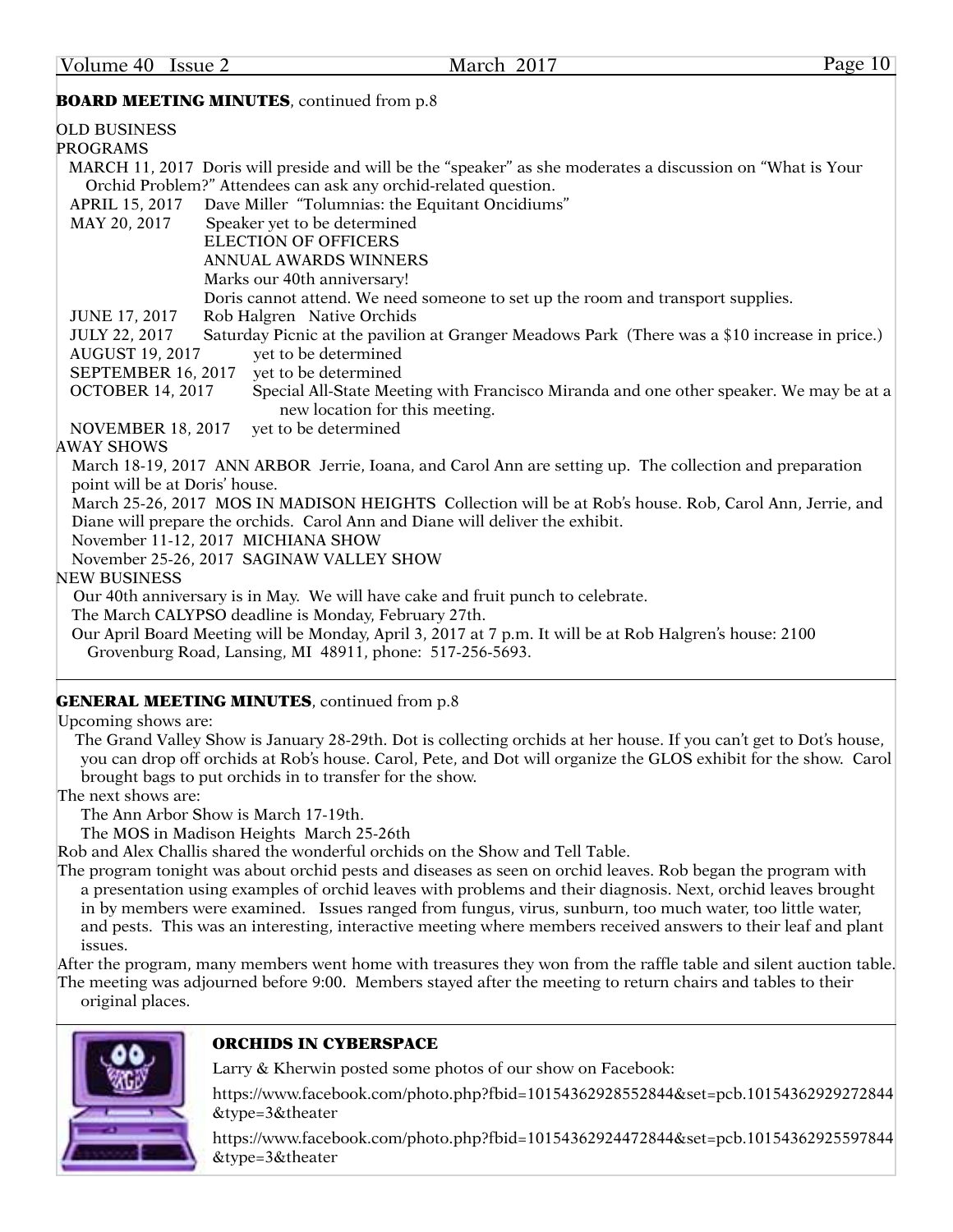#### Volume 40 Issue 2 **March 2017** Page 11



http://littlefroglarm.co rob@littlefrogfarm.com

# **Saylor Orchid Greenhouse Nothin' But** Orchids

Lansing, MI 48

NEW HOURS: Tuesday - Saturday 10:00 to 3:00 734-243-0180

> 3022 Bluebush Rd. Monroe, Michigan 48162

## The Great Lakes Judging Center **Annual Educational Seminar**

June 17-18, 2017 Saturday: Judging 1:00, Sales 2:30, Speakers 3:30 Sunday: 9:00 AM Speakers

# Cymbidiums & Dendrobiums!

**Washtenaw Community College** Morris J. Lawrence Building 48 East Huron River Drive Ann Arbor, MI 48108

Speakers: John Dunkelberger "Cymbidium Hybridizing and Genetics" Barry Jones "Dendrobiums" and many others!

> \*\*\* Vendors \*\*\* \*\*\* Silent and Live Auctions\*\*\* \*\*\*Good Food and Lots of Fun!\*\*\*

\*Free\* Admission, please RSVP: asherdoris@juno.com Dinner Saturday Evening: \$20 asherdoris@juno.com

Contact us: seminar@glic.org

Web: glic.org

# **PORTER'S ORCHIDS**

Royston Rd. at St. Joe Hwy., Grand Ledge, MI Usually Open Mon-Thurs, Sat, 10 am - 4 pm See our website for specifics http://portersorchids.com 517-622-4188



### **Ouality Orchids for the Home Environment**

If you need a special present for a special person, we can help. Choose a gift from our vast selection of plants, or a gift certificate that allows someone to select their own favorite, and the giving is easy!

#### CALL FOR PLANTS

We need orchids for the upcoming Ann Arbor Orchid Show on March 18th- 19th. Doris Asher will be gathering plants at her house (277 North Hagadorn, East Lansing MI 48823) on Wednesday, March 15th, between 3 and 8 pm. If possible, please email me ([nicholsjerrie@gmail.com\)](mailto:nicholsjerrie@gmail.com) the names of your plants by Wednesday night so we can get the labels printed. Plants will be returned to Doris Sunday night. We are not sure how long it will take us to tear down the display and make it back to East Lansing, so please call Doris (517- 332-0004) first to find out when you can pick up your plants. I hope you can take the time to go down to the Ann Arbor Show at Matthaei Gardens (1800 North Dixboro Rd Ann Arbor). It is a smaller show than ours, but very nice. And the conservatory and trails at Matthaei, plus the gift shop (!) are always worth a visit.

And yes, the horrible rumors are true. The Michigan Orchid Show is only one week after the Ann Arbor Show. And no, you did not read the calendar wrong. The MOS Show is NOT being held on Palm Sunday weekend this year but on March 25th -26th. GLOS is setting up a 25 sq. ft. display at MOS. I hope you will have plants to send. Rob Halgren has volunteered to gather plants at his house (2100 Grovenburg, Lansing MI, 48911) on Wednesday, March 22nd after 3pm. Please call Rob (517-256-5693) before you come just in case he is running errands at the time. If possible, please email me ([nicholsjerrie@gmail.](mailto:nicholsjerrie@gmail.com) [com](mailto:nicholsjerrie@gmail.com)) the names of your plants by Wednesday night so we can get the labels printed. Plants will be returned to his house on Sunday, but again, we are not sure of the time, so please call beforehand. The MOS Show is always worth a visit and is being held at the United Food Commercial Workers Union Bld, 876 Horace Brown St. Madison Heights MI 48071.

Thanks!

Jerrie Nichols